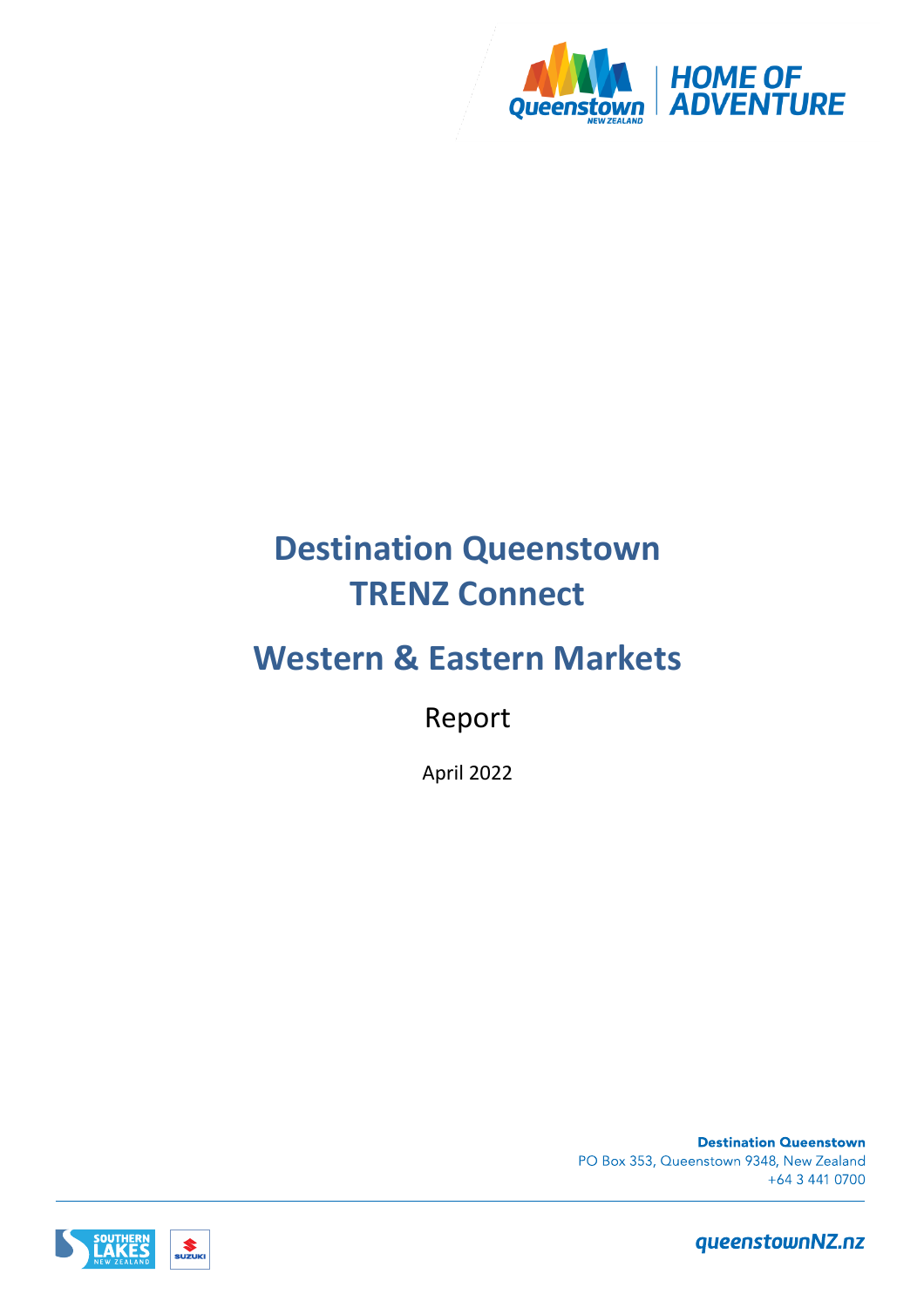

## 1. Overview

The Destination Queenstown Trade team facilitated appointments via the TRENZ Connect platform meetings with both Western and Eastern markets in April 2022. This was the first of their buyer/seller events using the platform, that connected key partners from around the globe with the NZ tourism industry.

Each markets event was facilitated over a couple of days:

Western  $-5 - 6$  April (42 appointments) Eastern  $-13 - 14$  April (24 appointments)

The programme included a welcome and update from key New Zealand tourism industry leaders, 15-minute online appointments between buyers and sellers, and information sessions on the shape of the New Zealand tourism industry, as well as plans to reconnect with the world and how things will change when visitors are able to travel.

In total we secured at first a full-appointment schedule for both markets events, however, there were some no-shows and last-minute cancellations. Overall, we had a good success rate connecting with those in our appointment schedule. Overall, we had 66 appointments, out of 72 initial opportunities to connect, with further sales call eventuating outside the platform. From the two events there were over 4,500 appointments between 260 NZ tourism operators and 312 international buyers from across the world. Which resulted in more than 140,000 minutes of talk time.

Some insights received from western market appointments, people are booking longer stays and spending more. The consideration is that there are more inclusions added to itineraries from the outset of enquiry. There has been strong and increasing interest in New Zealand and Australia following their respective border announcements, with many of these being original postponements and cancellations, with some experiencing a backlog and a shortage of availability. Although there has been strong demand being seen from Summer 22/23, some are waiting for testing requirements to be dropped before booking. There has been more demand from older generations to travel. This trend was mentioned a few times and seemed to have the highest rate of enquiry and conversion with it said the mentality, "if we don't book and go now, then when will we". Shortened lead time was also reported and some for bookings over winter with not all clients waiting for the spring/summer period. Most western appointments also made mention of being short staffed and looking to employ agents in the short term to help scale the demand of enquiry being received. There was also feedback on the struggle to access rates being problematic (beyond April 2023), with transparency of rates and increases being key, alongside needing the confidence that our operators have full schedules and capacity operating in time for Summer 22/23 and beyond.

> **Destination Queenstown** PO Box 353, Queenstown 9348, New Zealand +64 3 441 0700

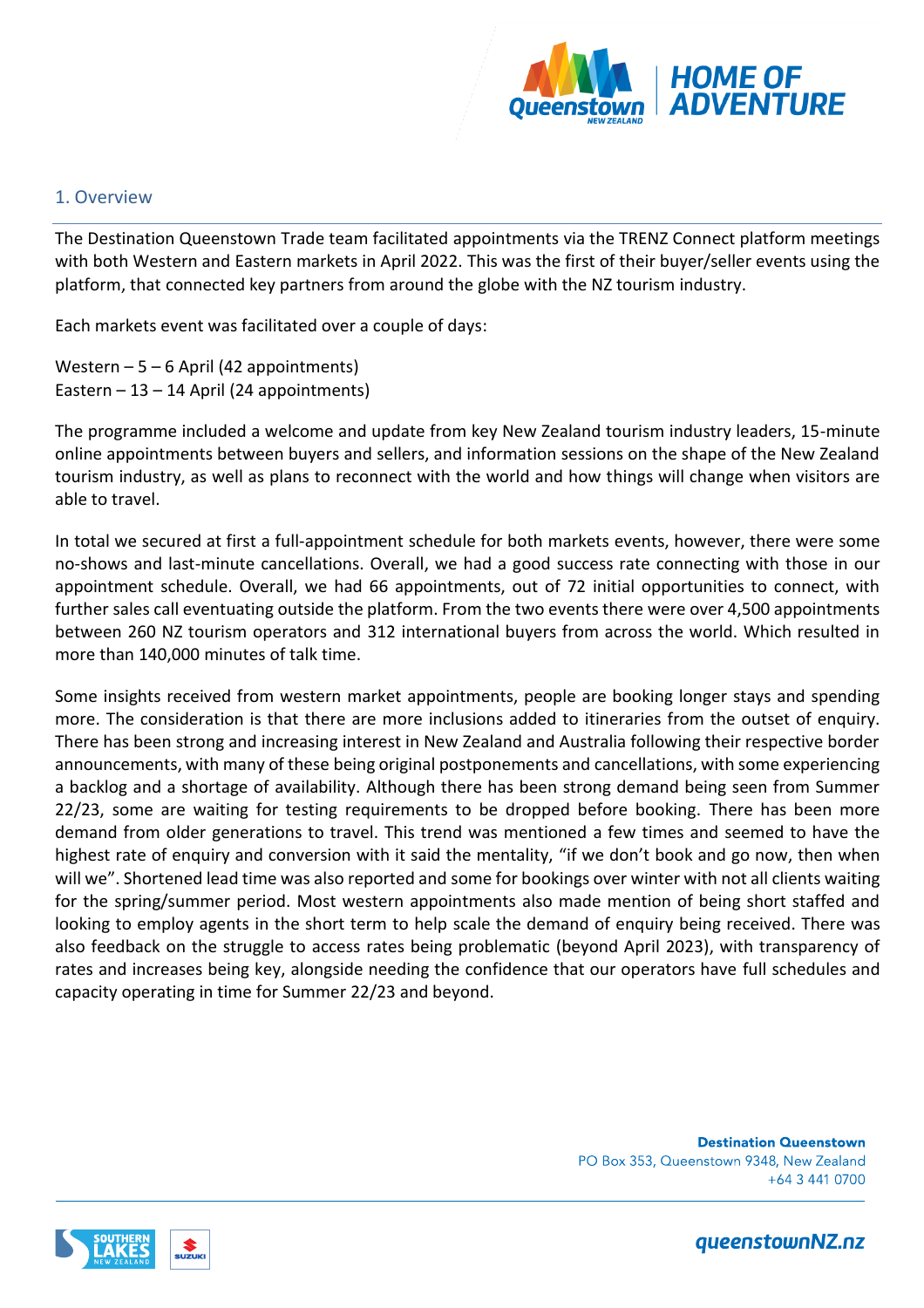

For eastern markets all appointments were mostly interested in the new product aspect due to not being able to currently send their clients to NZ. As expected, there were the same issues with a lot of staff having left the industry, but alongside the increased interest in New Zealand there has starting to be an increase in travel across Asia alongside the existing domestic travel that they are experiencing. There has been strong interested in New Zealand as a destination, especially as it is seen as a much safer destination than other destinations e.g., USA. With the DQ Trade team developing a WeChat for Queenstown Travel Trade, there was some strong interest and connection made.

# 2. Presentations

With respect of the content presented this varied between appointments and was notably different for markets based on those that are currently able to invest in quoting and conversion vs. those countries that are still unable to travel. Where the latter was the case there was more interest in receiving the 'new product' update. Given the 15-minute appointment slots in many instances it was hard to go through this in great depth, however, very comprehensive follow-up with links to all new product, our channels and our resources was sent post event.

We also ensured that with the attrition of industry and frontline sellers that we educated them on the available tools to share with their teams. This way we know that they can be confident selling Queenstown and kept up to date with what is new and upskill where best suited.

# 3. Attendees – Western and Eastern markets

#### Western –

Distant Journeys, Holiday Vacations, Art of Travel, Go Walkabout Travel, South Pacific Journeys (formerly Aussie Travel), TCS World Travel, Goway Travel, Avanti Destinations, Alan Rogers Travel, Discover the World UK, Premier Holidays, TUI Spain, Freedom Destinations, FDM Travel, Ozeania Reisen AG, Dreamtime Travel, 1st Class Holidays, Soderhavsresor, If Only Holidays, Tourism New Zealand – United Kingdom/Germany, Journese, Southern World New Zealand, Anderson Vacations, Uniquely New Zealand Travel, Navigo Sports Tours, Tourism New Zealand – United States, Down Under Answers, Active Downunder, CloudsandSea, Me2 Travel, Australia Pacific Travelservice (BOTG), Travelhouse - Skytours (Mitch AG), Titan Travel, Tourlane, COCO Weltweit Reisen GmbH, Nouvelle Zélande Voyages & Australie Tours, DER Touristik Deutschland GmbH, Pan Pacific Travel UK, Trailfinders - Product Manager, Travelbag.

## Eastern –

Daybreak, General Travel ASEAN Markets, Shenzhen CEPT Int'l Travel Service Ltd, Aerotel Ltd. Corp., Shenzhen Merchants International Travel Co. Ltd, Multi Destinations Inc, Wholetour Travel Consultancy Co. Ltd, Corporate Information Travel, China Tourism Group Travel Service Co., Ltd., Doushen Meiyu, Hankyu Travel

> **Destination Queenstown** PO Box 353, Queenstown 9348, New Zealand  $+643410700$